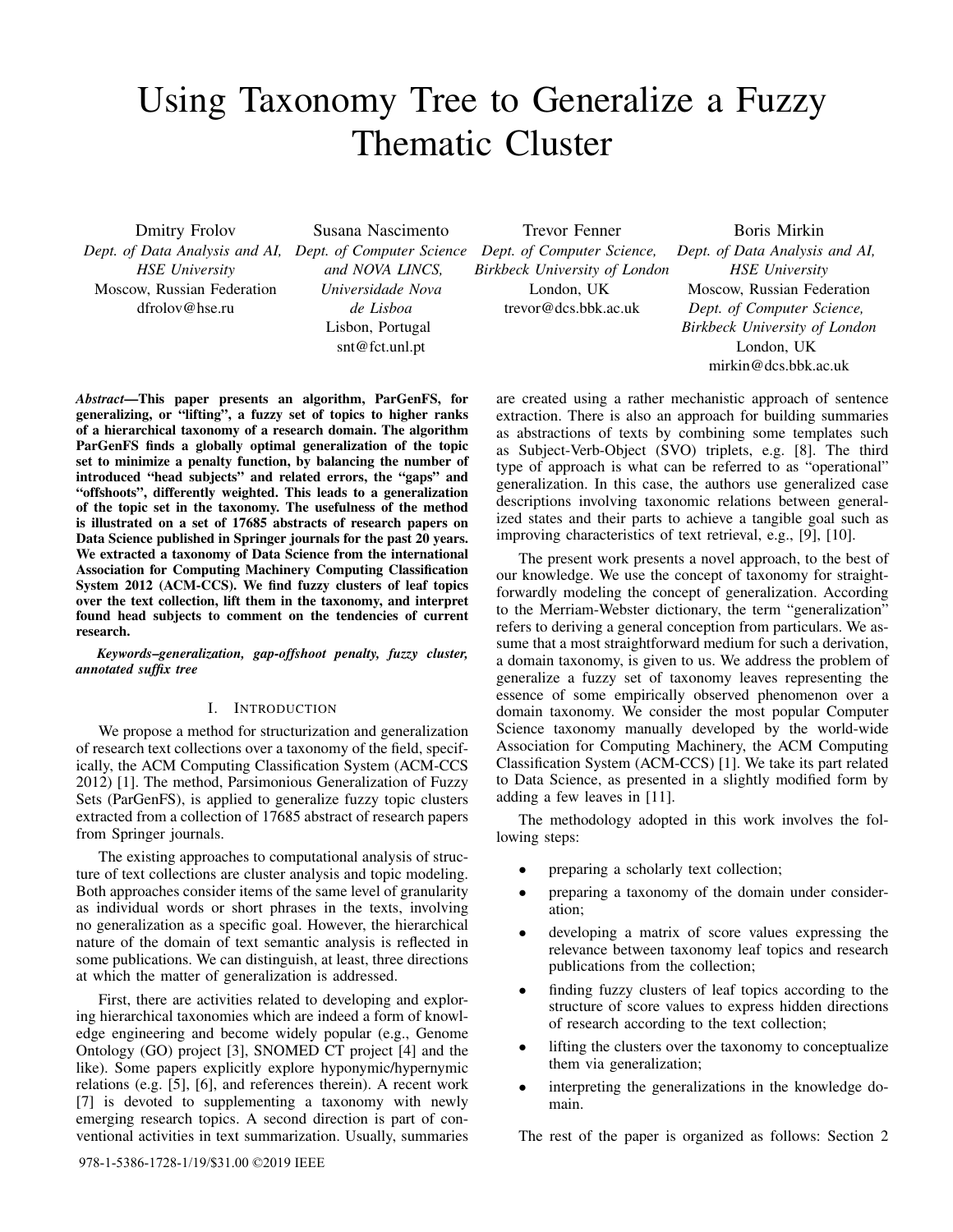presents a mathematical formalization of the generalization problem as of parsimoniously lifting of a given fuzzy leaf set to higher ranks of the taxonomy. Section 3 provides a recursive algorithm, ParGenFS, whose output is a globally optimal solution to the problem. Section 4 describes an application of the algorithm for deriving tendencies in development of Data Science discerned from a collection of 17685 research papers published by the Springer Publishers. It describes a multistep technology for finding and generalizing fuzzy clusters of research topics according to the collection. The paper concludes by describing the tendencies in the development of corresponding parts of Data Science derived from the generalization results.

## II. A METHOD FOR PARSIMONIOUSLY LIFTING FUZZY CLUSTER IN A DOMAIN TAXONOMY

A taxonomy is a rooted tree, a hierarchy in which each node has only one parent, whose nodes are annotated by taxonomy topics.

Given a fuzzy set  $S$  of taxonomy leaves, we are interested in finding a node  $t(S)$  of a higher rank in the taxonomy, that covers the set  $S$  'tightly'. Such a "lifting" approach is a mathematical explication of the idea of generalization for a phenomenon represented by a fuzzy leaf subset.

This problem is not that simple. Consider, for the sake of simplicity, a crisp set  $S$  shown with five black leaf nodes on a fragment of a tree as illustrated in Fig. 1. Fig. 1 shows the situation at which the set of black leaf nodes is lifted to the root, which is highlighted with black nodes of the root and its offspring, too. In this case, there are four white nodes covered by the root and, thus, falling in the same concept as  $S$  even as they do not belong in  $S$ . Such a mismatch is referred to as a *gap*. Gaps should be penalized. Altogether, the number of conceptual elements introduced to generalize S here is 1 head subject (the root), and 4 gaps occurring due to the topology of the tree.

Another lifting scenario is illustrated in Fig. 2: here the set S of leaf nodes is lifted just to the root of the left branch of the tree. In this case the number of gaps drastically decreases, to just 1. However, another type of mismatch occurs: a black node on the right, belonging to S but not covered by the root of the left branch. This type of error will be referred to as an *offshoot*. At this lifting, three new items emerge: one head subject, one offshoot, and one gap. This is less than the number of items emerged at lifting the set to the root (see Fig. 1) which makes it preferable. This conclusion, however, holds only if the relative penalty for an offshoot is less than the total relative penalty for three gaps.

The goal of finding a pigeon-hole for  $S$  within the taxonomy can be formalized as that of finding one or more "head subjects" to cover  $S$  with the minimum number of all the elements introduced at the generalization: head subjects, gaps, and offshoots. This goal realizes the principle of Maximum Parsimony (MP) which is popular in Bioinformatics and some other domains.

Let  $T$  be a rooted tree representing a hierarchical taxonomy so that its nodes are annotated with key phrases signifying various concepts, and let  $I$  denote the set of all its leaves. Each node  $t \in T$  is said to be the *parent* of the nodes immediately descending from t in T, its *children*. Let  $\chi(t)$  to



Figure 1. Generalization of a query set defined by the black leaf nodes, by lifting it to the root, with the price of four gaps emerged at the lift.



Figure 2. Generalization of a query set defined by the black leaf nodes, by lifting it to the root of the left branch, with the price of one gap and one offshoot emerged at this lift.

denote the set of children of t. Each *interior* node  $t \in T - I$  is assumed to correspond to a concept that generalizes the topics corresponding to the leaves  $I(t)$  descending from t, viz. the leaves of the subtree  $T(t)$  rooted at t, which is referred to as the *leaf cluster of* t.

A *fuzzy set* on I is a mapping u of I to the non-negative real numbers that assigns a membership value, or support,  $u(i) \geq 0$ to each  $i \in I$ . The set  $S_u \subset I$ , where  $S_u = \{i \in I : u(i) > 0\},\$ is referred as the *base* of u. As is commonly assumed, function u does not exceed unity.

Given a fuzzy set u defined on the leaves I of the tree  $T$ , there should exist a head subject node  $h$  among the interior nodes of the tree  $T$  such that its leaf cluster  $I(h)$  more or less coincides (up to small errors) with  $S_u$ . This head subject is the generalization of  $u$  to be found. The two types of possible errors associated with the head subject, if it does not cover the base precisely, are false positives and false negatives, referred to in this paper, as *gaps* and *offshoots*, respectively. They are illustrated in Fig. 1 and in Fig. 2. Given a head subject node h, a gap is a node t covered by h but not belonging to  $u$ , so that  $u(t) = 0$ . In contrast, an offshoot is a node t belonging to  $S_u$ , so that  $u(t) > 0$  but not covered by the h.

To warrant that the total number of head subjects, gaps, and offshoots are as small as possible we introduce a penalty for each of these elements. Assuming that the black node leaves on Fig. 1 have membership function values equal to unity, one can easily see that the total penalty at the head subject raised to the root on Fig. 1 is equal to  $1 + 4\lambda$  where 1 is the penalty for a head subject and  $\lambda$ , the penalty for a gap. Similarly, the penalty for the lift on Fig. 2 to the root of the left-side subtree is equal to  $1 + \gamma + \lambda$  where  $\gamma$  is the penalty for an offshoot. Therefore, depending on the relationship between  $\gamma$  and  $3 * \lambda$ either lift on Fig. 1 or lift on Fig. 2 is to be chosen.

We refer to node  $t \in T$  as to *u-irrelevant* if its leaf-cluster  $I(t)$  is disjoint from the base  $S_u$ . Naturally, if a node is uirrelevant, all of its descendants are also u-irrelevant. Consider a candidate head subject node  $h$  in  $T$  and its meaning relative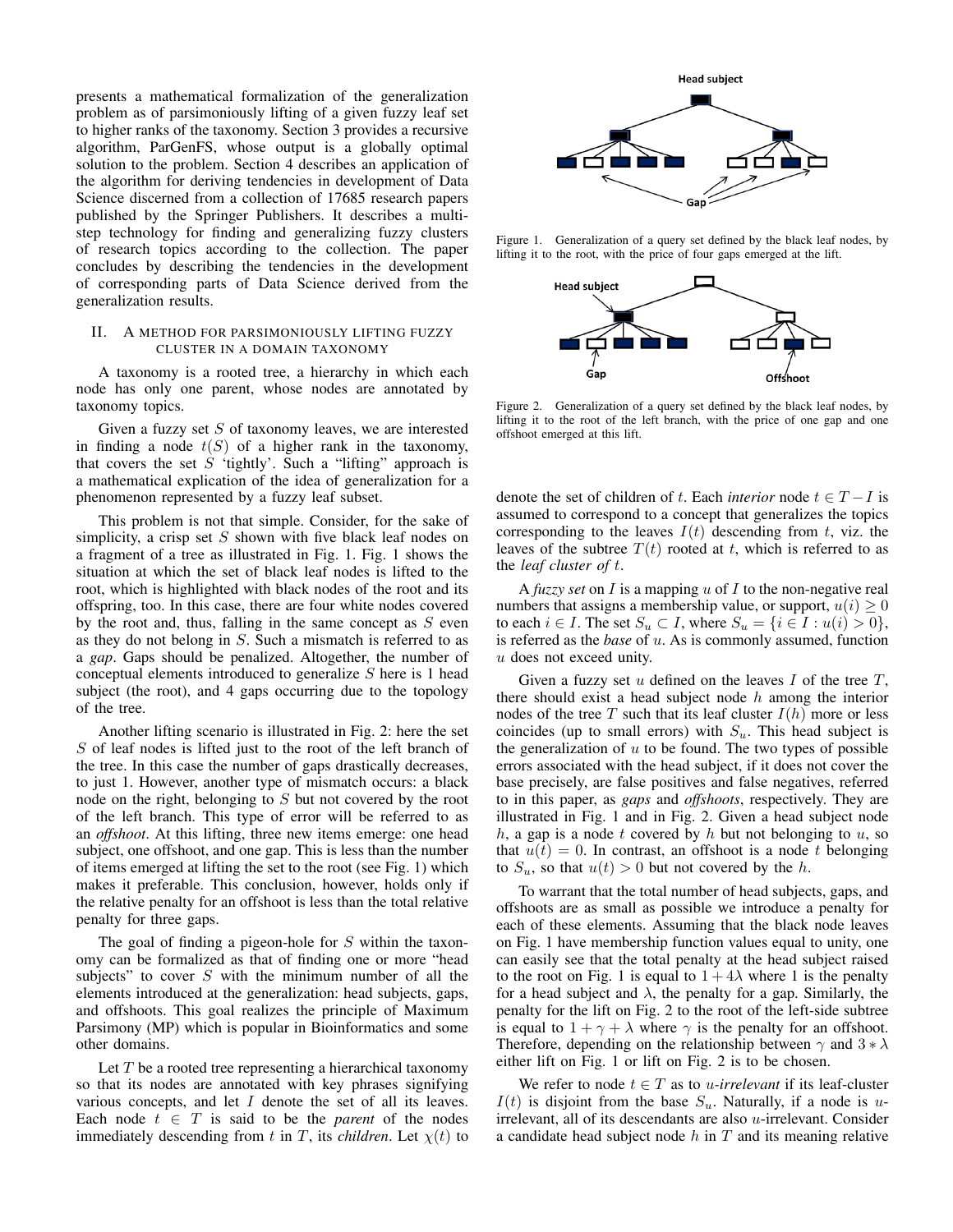to fuzzy set u. An  $h$ -gap is a node g of  $T(h)$ , other than h, at which a *loss* of the meaning has occurred, that is, g is a maximal *u*-irrelevant node in the sense that its parent is not *u*irrelevant. Conversely, establishing a node  $h$  as a head subject can be considered as a *gain* of the meaning of u at the node. The set of all *h*-gaps are denoted by  $G(h)$ .

A gap is less significant if its parent's membership value is smaller. We define a measure of *gap importance* as  $v(g)$  =  $u(par(g))$ , where  $par(g)$  is the parent of g. In fact, the algorithm ParGenFS below works for any definition of gap importance. Also, we define a summary gap importance:  $V(h) = \sum_{g \in G(h)} v(g).$ 

An *h*-offshoot is a leaf  $i \in S_u$  which is not covered by *h*, i.e.,  $i \notin I(h)$ . The set of all h-offshoots is  $S_u - I(h)$ .

Given a fuzzy topic set  $u$  over  $I$ , a set of nodes  $H$  will be referred to as a *u-cover* if: (a) H covers  $S_u$ , that is,  $S_u \subseteq$  $\bigcup_{h \in H} I(h)$ , and (b) the nodes in H are unrelated, i.e.  $I(h) \cap$  $\overline{I(h')} = \emptyset$  for all  $h, h' \in H$  such that  $h \neq h'$ . The interior nodes of H are referred to as *head subjects* and the leaf nodes as *offshoots*, so the set of offshoots in H is  $H \cap I$ . The set of *gaps* in  $H$  is the union of  $G(h)$  over all head subjects  $h \in H - I$ .

We define the penalty function  $p(H)$  for a u-cover H as:

$$
p(H) = \sum_{h \in H - I} u(h) + \sum_{h \in H - I} \sum_{g \in G(h)} \lambda v(g) + \sum_{h \in H \cap I} \gamma u(h).
$$
\n(1)

The problem is to find a  $u$ -cover  $H$  that globally minimizes the penalty  $p(H)$ . Such a *u*-cover is a most appropriate generalization of the fuzzy set  $u$ .

### III. THE PARGENFS ALGORITHM FOR PARSIMONIOUS GENERALIZATION OF FUZZY SETS

Before applying an algorithm to minimize the total penalty, let us prune the tree from all the non-maximal  $u$ -irrelevant nodes, i.e. descendants of gaps. Simultaneously, the sets of  $\sum_{g \in G(t)} v(g)$  in (1) can be computed for each interior node t. gaps  $G(t)$  and the internal summary gap importance  $V(t) =$ We note that the elements of  $S_u$  are in the leaf set of the pruned tree, and the other leaves of the pruned tree are precisely the gaps.

Assume that the tree  $T$  has already been pruned and all its nodes are annotated by the membership values  $u(t)$ . Our algorithm does not depend on the way the  $u$ -values are assigned, provided the value of  $u(t)$  is zero for all u-irrelevant nodes  $t$ . In practical computations, we aggregate u-values on the leaves according to the fuzzy membership constraints [11].

After this, the Parsimonious Generalization of Fuzzy Sets (ParGenFS) algorithm applies, as follows. For each node t, the algorithm ParGenFS computes two sets,  $H(t)$  and  $L(t)$ , containing those nodes in  $T(t)$  at which, respectively, gains and losses of head subjects occur (including offshoots). The associated penalty  $p(t)$  is computed too as described below.

An assumption of the algorithm is that no gain can happen after a loss. Therefore,  $H(t)$  and  $L(t)$  are defined assuming that the head subject has not been gained (nor therefore lost) at any of  $t$ 's ancestors.

The algorithm ParGenFS recursively computes  $H(t)$ ,  $L(t)$ 

and  $p(t)$  from the corresponding values for the child nodes in  $\chi(t)$ . Specifically, for each leaf node that is not in  $S_u$ , we set both  $L(\cdot)$  and  $H(\cdot)$  to be empty and the penalty to be zero. For each leaf node that is in  $S_u$ ,  $L(\cdot)$  is set to be empty, whereas  $H(\cdot)$ , to contain just the leaf node, and the penalty is defined as its membership value multiplied by the offshoot penalty weight  $\gamma$ .

To compute  $L(t)$  and  $H(t)$  for any interior node t, we analyze two possible cases: (a) when the head subject has been gained at  $t$  and (b) when the head subject has not been gained at t.

In case (a), the sets  $H(\cdot)$  and  $L(\cdot)$  at its children are not needed. In this case,  $H(t)$ ,  $L(t)$  and  $p(t)$  are defined by:

$$
H(t) = \{t\}
$$
  
\n
$$
L(t) = G(t)
$$
  
\n
$$
p(t) = u(t) + \lambda V(t).
$$
\n(2)

In case (b), the sets  $H(t)$  and  $L(t)$  are just the unions of those of its children, and  $p(t)$  is the sum of their penalties:

$$
H(t) = \bigcup_{w \in \chi(t)} H(w)
$$
  
\n
$$
L(t) = \bigcup_{w \in \chi(t)} L(w)
$$
  
\n
$$
p(t) = \sum_{w \in \chi(t)} p(w).
$$
\n(3)

To obtain a parsimonious lift, whichever case gives the smaller value of  $p(t)$  is chosen. When both cases give the same values for  $p(t)$ , we may choose arbitrarily. The output of the algorithm consists of the values at the root, namely, H – the set of head subjects and offshoots,  $L$  – the set of gaps, and  $p$  – the associated penalty.

A pseudo-code description of the algorithm, as well as a demonstration that the algorithm leads to an optimal lifting, are in [11].

#### IV. APPLICATION TO THE ANALYSIS OF A COLLECTION OF PAPERS OVER THE ACM-CCS TAXONOMY

A set of 17685 research papers published in 17 Springer journals related to Data Science for 20 years (1998-2017) were collected for this study [11]. Specifically, the abstracts to these papers were the object of our analysis. We take that part of the ACM-CCS 2012 taxonomy, which is related to Data Science, and add a few leaves related to more recent Data Science developments. This taxonomy of Data Science, over 317 leaves, can be found in [11]. We find fuzzy clusters of leaf topics according to their relevance to the texts.

Most popular and well established approaches to scoring keyphrase-to-document relevance include the so-called vectorspace approach [12] and probabilistic text model approach [13]. These, however, rely on individual words and manual text pre-processing. We apply a different approach, the Annotated Suffix Tree (AST) method by [14], [15] by using purely string frequency information.

An Annotated Suffix Tree (AST) is a weighted rooted tree used for storing text fragments and their frequencies. To build an AST for a text string, all suffixes from this string are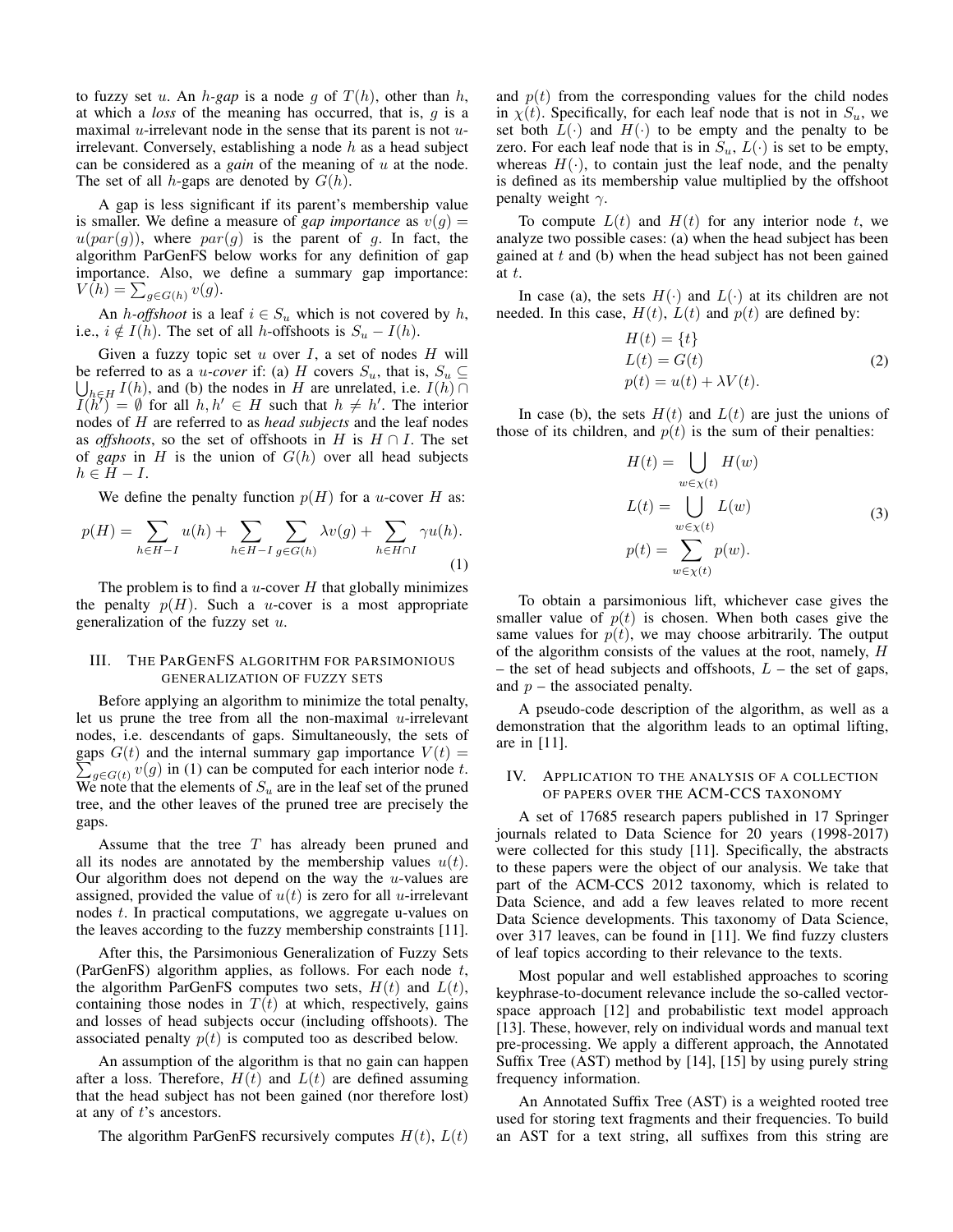

Figure 3. An example: AST for string 'ABCBA'.

extracted. A k-suffix of a string  $x = x_1x_2...x_N$  of length N is a continuous end fragment  $x^k = x_{N-k+1}x_{N-k+2} \dots x_N$ . Each AST node is annotated by a symbol and the frequency of the substring corresponding to the path from the root to the node including the symbol at the node, referred annotation. The root node of AST has no symbol or annotation. The used algorithm [14], [15] for building an AST for any given string  $x = x_1x_2...x_N$  can be described as follows:

- 1) Initialize an AST to consist of a single node, the root: T.
- 2) Find all the suffixes of the given string:  $\{x^k =$  $x_{N-k+1}x_{N-k+2}\ldots x_N|k=1,2,\ldots,N$ .
- 3) For each suffix  $x^k$  find its maximal overlap, that is, a path from the root in  $T$  coinciding with its beginning fragment  $x^{k_{max}}$ . At each node of the path for  $x^{k_{max}}$  add 1 to the annotation. If the length of the overlap  $x^{k_{max}}$  is less than k, the path is extended by adding new nodes corresponding to symbols from the remaining part of this suffix. Annotations of all the new nodes are set to be 1.

An example of AST built for a string 'ABCBA' is presented at Figure 3.

Having an AST  $T$  built, the string-to-document relevance is scored over the AST by combining the conditional probabilities of nodes  $u$  in  $T$  as in [15]:

$$
p(u) = \frac{f(u)}{f(parent(u))}.
$$
 (4)

For all the immediate offspring of the root  $(R)$ :

$$
p(u) = \frac{f(u)}{\sum_{v \in T:parent(v) = R} f(v)},
$$
\n<sup>(5)</sup>

where  $f(u)$  is the frequency annotation of the node u. Using the formula above, one can calculate the probability of node u relative to all its siblings. For each suffix  $x^k$  of string x the relevance score  $s(x^k, T)$  is defined as:

$$
s(x^{k}, T) = \frac{1}{k_{max}} \sum_{i=1}^{k_{max}} p(x_i^{k}).
$$
 (6)

The AST relevance score of string  $x$  and text  $T$  is defined as the mean (or sum) of all the suffix scores:

$$
S(x,T) = \frac{1}{N} \sum_{k=1}^{N} s(x^k, T).
$$
 (7)

Let us calculate the relevance score of a string 'ABDC' according to the AST for string 'ABCBA' in Figure 3. The string has four suffixes: 'ABDC', 'BDC', 'DC', 'C'. First of all, one needs to calculate relevance scores for these suffixes according to formula (6). These scores are presented in Table I. After that, according to formula (7), we calculate score for the whole string:

$$
S(\text{ABDC'}, T) = 1/4 \cdot (0.7 + 0.4 + 0 + 0.2) = 0.325
$$

TABLE I. COMPUTING THE RELEVANCE SCORES FOR SUFFIXES OF A STRING 'ABDC'.

| Suffix | Match             | Score                                                 |
|--------|-------------------|-------------------------------------------------------|
| 'ABDC' | 'AB'              | $\frac{1}{2} \cdot (\frac{2}{5} + \frac{1}{1}) = 0.7$ |
| 'BDC'  | B                 | $\frac{1}{1} \cdot (\frac{2}{5}) = 0.4$               |
| 'DC'   | $\leftrightarrow$ | $\Omega$                                              |
| 'C'    | 'C'               | $\frac{1}{1} \cdot (\frac{1}{5}) = 0.2$               |

In practice, we split any document into a set of strings consisting of 2-3 consecutive words, create an empty AST for the document, and add these strings in the AST one-by-one in sequence, by using the algorithm above.

To lessen the effects of frequently occurring general terms, the scoring function is modified by five-fold decreasing the weight of stop-words such as "learning, analysis, data, method" and a few postfixes: "s/es, ing, tion". After an AST for a document has been built, the time complexity of calculating the string-to-document relevance score is  $O(m^2)$  where m is the length of the query string. An advantage of the AST method is that it does not depend on the document length, in contrast to the popular Levenstein-distance based approaches.

Let us denote topic-to-text relevance  $17645 \times 317$  matrix by  $P = (p_{ij})$ . Each  $(p_{ij})$  is an AST relevance score between the document  $i$  and the topic  $j$ .

Fuzzy topic clusters should reflect co-occurrence of topics: the greater the number of texts to which both  $t$  and  $t'$  topics are relevant, the greater the interrelation between  $t$  and  $t'$ , the greater the chance for topics  $t$  and  $t'$  to fall in the same cluster. Therefore, a  $317 \times 317$  topic-to-topic co-relevance matrix is defined as  $P'MP$  where  $\tilde{M}$  is a diagonal matrix with  $(i, i)$ -th entry equal to the proportion of topics whose relevance value to  $i$ -th text is 0.2 or greater (a threshold found experimentally).

To find leaf-topic clusters, we applied an additive fuzzy spectral method, FADDIS [17], specifically developed for this.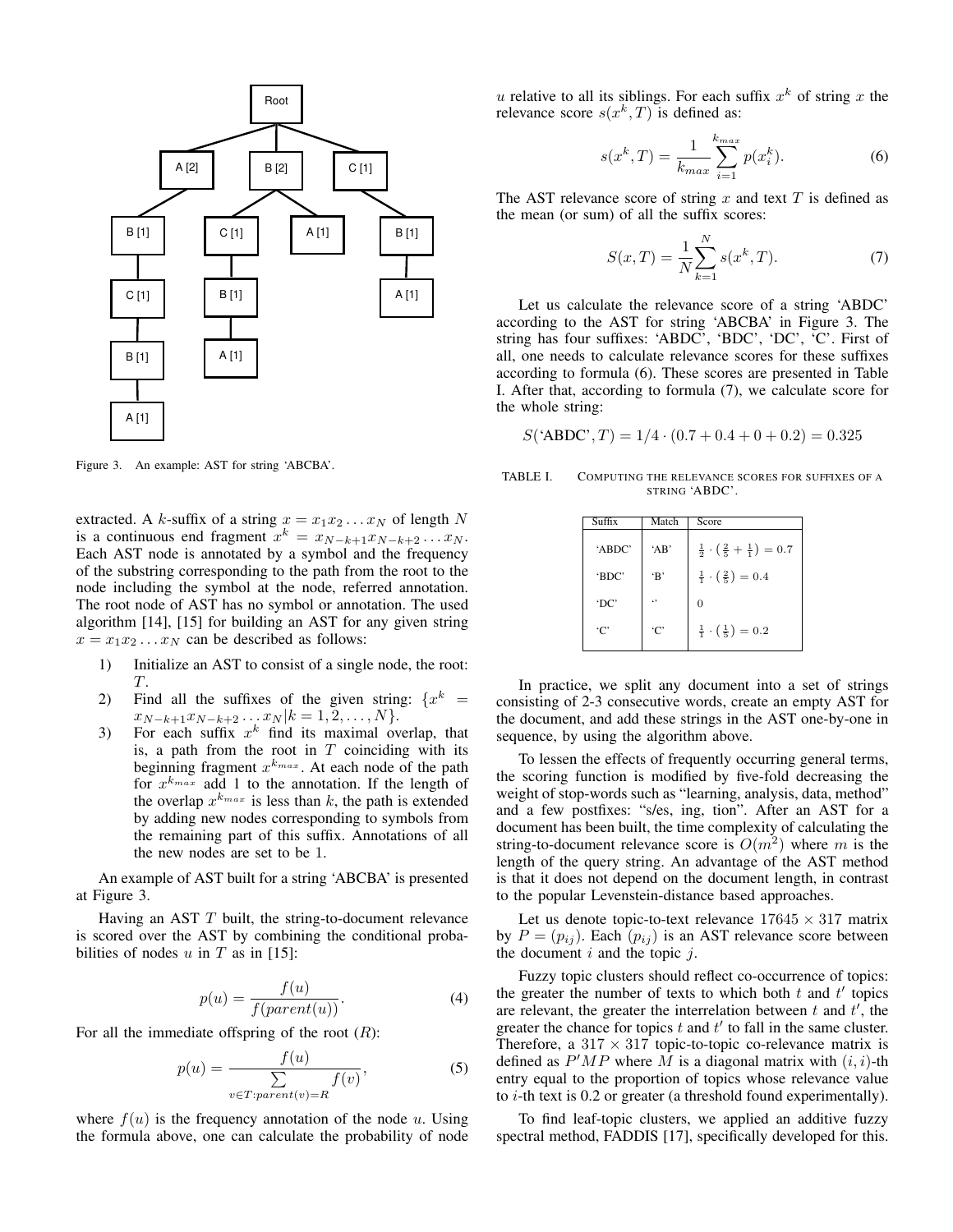

Figure 4. Lifting results for Cluster L: Learning. Gaps are numbered, see Table III.

The method operates on an extension of the spectral decomposition of a square similarity matrix and extracts clusters one by one, which allows us to draw several natural criteria for halting the process of extraction, thus appropriately defining the number of clusters. The FADDIS algorithm implements aspects that are relevant to this task. Specifically: (a) Laplacian Pseudo-Inverse Normalization (Lapin): Similarity data transformation, modeling – to an extent – heat distribution and, in this way, making the cluster structure sharper; (b) Additivity: Thematic clusters behind the texts are additive, so that similarity values are sums of contributions by different hidden themes; and (c) Non-Completeness: Clusters do not necessarily cover all the key phrases available, as the text collection under consideration may be irrelevant to some of them.

After computing the  $317 \times 317$  topic-to-topic co-relevance matrix, converted to a topic-to-topic Lapin transformed similarity matrix, and applying FADDIS clustering, we sequentially obtained six clusters, of which three clusters are obviously homogeneous, relating, in respect, to 'Learning' (L), 'Retrieval' (R), and 'Clustering' (C). These clusters are presented in Table II.

The clusters L, R, and C are lifted in the DST taxonomy using ParGenFS algorithm with the gap penalty  $\lambda = 0.1$  and off-shoot penalty  $\gamma = 0.9$ . These values reflect the desired limits to the gap / head-subject rate.

The results of lifting of Cluster L are shown in Fig. 4. There are three head subjects: Machine Learning, Machine Learning Theory, and Learning to Rank. These represent the structure of the general concept "Learning" according to the text collection under consideration. One can see from the "Learning" head subjects (see Fig. 4 and comments to it) that main work here still concentrates on theory and method rather than applications. An interesting aspect is that the field of learning, formerly focused mostly on tasks of learning subsets

TABLE II. CLUSTERS L, R, C: TOPICS WITH LARGEST MEMBERSHIP VALUES.

| u(t)  | Code                   | Topic Cluster L                   |
|-------|------------------------|-----------------------------------|
| 0.300 | 5.2.3.8.               | rule learning                     |
| 0.282 | 5.2.2.1                | batch learning                    |
| 0.276 | 5.2.1.1.2.             | learning to rank                  |
| 0.217 | 1.1.1.11.              | query learning                    |
| 0.216 | 5.2.1.3.3.             | apprenticeship learning           |
| 0.213 | 1.1.1.10.              | models of learning                |
| 0.203 | 5.2.1.3.5.             | adversarial learning              |
| .     |                        |                                   |
| u(t)  | Code                   | Topic Cluster R                   |
| 0.211 | $3.4.\overline{2.1}$ . | query representation              |
| 0.207 | 5.1.3.2.1.             | image representations             |
| 0.194 | 5.1.3.2.2.             | shape representations             |
| 0.194 | 5.2.3.6.2.1            | tensor representation             |
| 0.191 | 5.2.3.3.3.2            | fuzzy representation              |
| 0.187 | 3.1.1.5.3.             | data provenance                   |
| 0.173 | 2.1.1.5.               | equational models                 |
| .     |                        |                                   |
| u(t)  | Code                   | Topic Cluster C                   |
| 0.327 | 3.2.14.7               | biclustering                      |
| 0.286 | 3.2.1.4.3              | fuzzy clustering                  |
| 0.248 | 3.2.1.4.2              | consensus clustering              |
| 0.220 | 3.2.1.4.6              | conceptual clustering             |
| 0.192 | 5.2.4.3.1              | spectral clustering               |
| 0.187 | 3.2.1.4.1              | massive data clustering           |
| 0.159 | 3.2.1.7.3              | graph based conceptual clustering |
|       | .                      | .                                 |

and partitions, is expanding currently towards learning of ranks and rankings. However, there remain many sub-areas to be covered as seen in the list of gaps in Table III.

At lifting of Cluster R: Retrieval, we obtained head subjects: Information Systems and Computer Vision. They show the structure of "Retrieval" in the set of publications under considerations, reflecting the ever increasing role of images and their elements in the subject. Rather than relating the term "information" to texts only, as it was in the previous stages of the process of digitalization, visuals are becoming parts of the concept of information. There is a catch, however. Unlike the